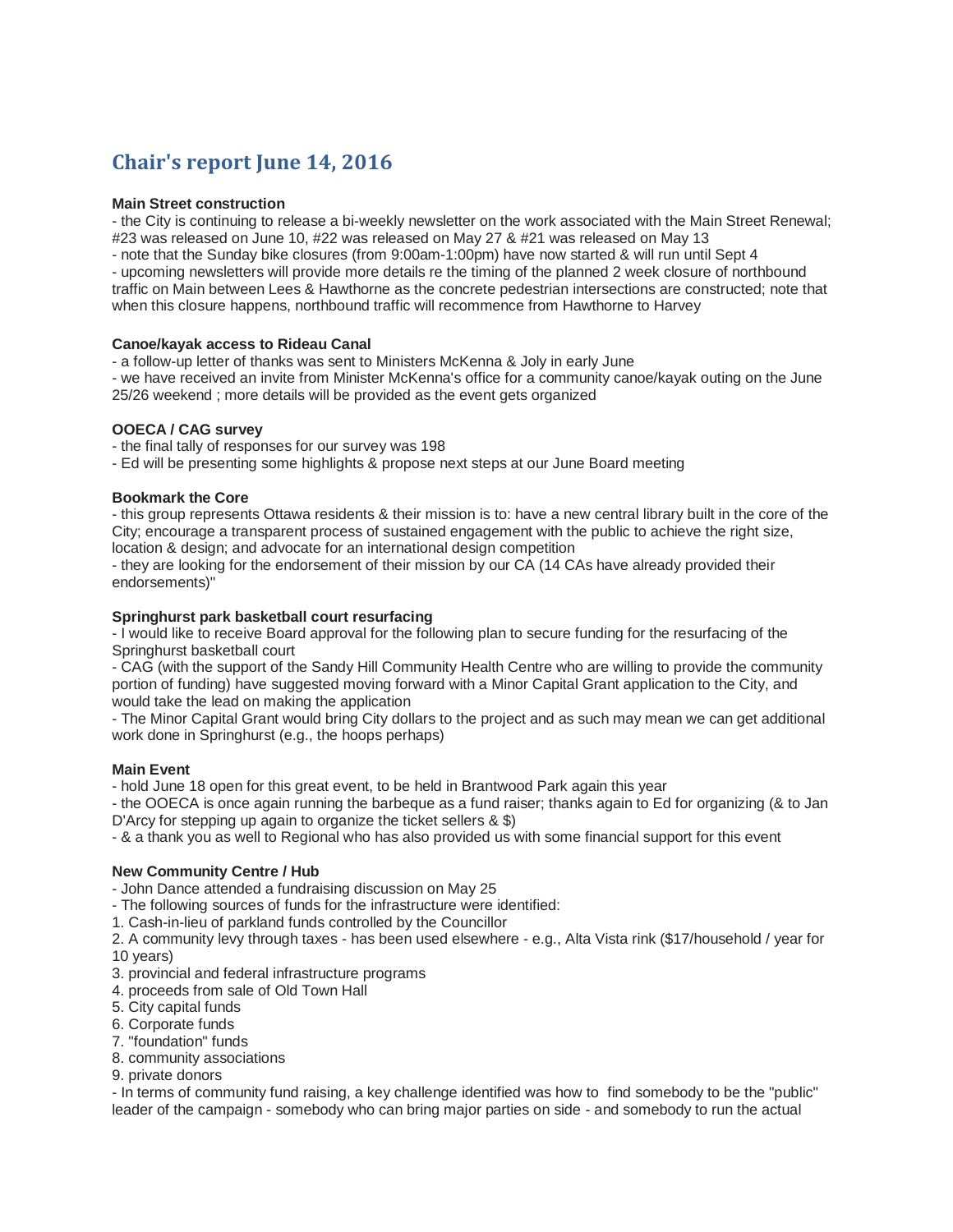campaign. A second challenge noted was how to make the case for private donations in the context of everybody having to pay a levy.

#### **Greystone Village**

- good news in that the river pathway has reopened & the slope at Clegg is now more manageable - also of possible interest for OOE residents is the Regional webcam showing the construction site <http://greystonevillage.ca/webcam-feed/> ... take a look - lots of activity

- on May 24 I joined SLOE representatives (Rebecca Aird, Mary Trudeau, Ian McRae & John Dance) at a meeting with Regional (Josh Kardish & Erin O'Connor) to discuss a number of different topics including: low impact development (LID) initiatives,

energy efficiency of buildings in proposed development, affordable & seniors housing, & the 30m open space along the river

- note that the CAHDCO, the development consultant that has the agreement with Regional, has received an extension to their letter of intent to the end of September for development of plans for the Deschatelet building. (Convivium, the cohousing seniors group, is working with CAHDCO.)

- a number of follow-up actions were discussed including:

1. A letter to the City about "redundant" LID measures proposed by Regional (Rebecca has prepared a draft which is being reviewed);

2. Speaking on behalf of the OOECA in support of the Rideau Valley Conservation Trust (RVCT) taking ownership / management of the 30m at the next open Board meeting of the RVCT;

3. Possibly seeking media interest in the 30m issue if it becomes clear that the RVCT is not going to take ownership of the 30m

#### **Infill 2 appeal by the OOECA**

- the City's Planning Committee will be meeting on Tuesday to consider staff's recommendation for resolving all other issues appealed (by builders)

- to date the City has refused to engage in our appeal of the proposed exemption from the 10m height limit for triplexes in R3 zones

- on June 10, Stephen & I co-signed a letter to the Planning Committee Chair Jan Harder which protests City inaction to date on our Appeal & recommends that the Planning Committee of the City decline acceptance of the staff recommendation on this issue until it has been properly analyzed

# **Fifth-Clegg footbridge**

Ian Grabina of Councillor Chernushenko's office has informed OOECA of recent progress on the canal

footbridge, including that the construction could begin as early as Fall 2017 and some of the changes

suggested by the association and others after the February information session either have or may be reflected in the revised design.

Specifically:

• The City has continued to work through the preliminary design for the new Rideau Canal Crossing.

• Comments from the open house and federal partners are being considered and incorporated into the design wherever possible. This includes:

- o Smoothing the slopes on the west (Glebe) side
- o Additional measures to beautify and restore the Lilly Pond on the Glebe side
- o A larger rest and viewing area at the west side
- o Preserving the oak tree and enhancing the public space with a plaza at the east landing (OOE)

• Work is continuing on options for shared space for pedestrians and cyclists on the bridge, including the potential to widen the bridge.